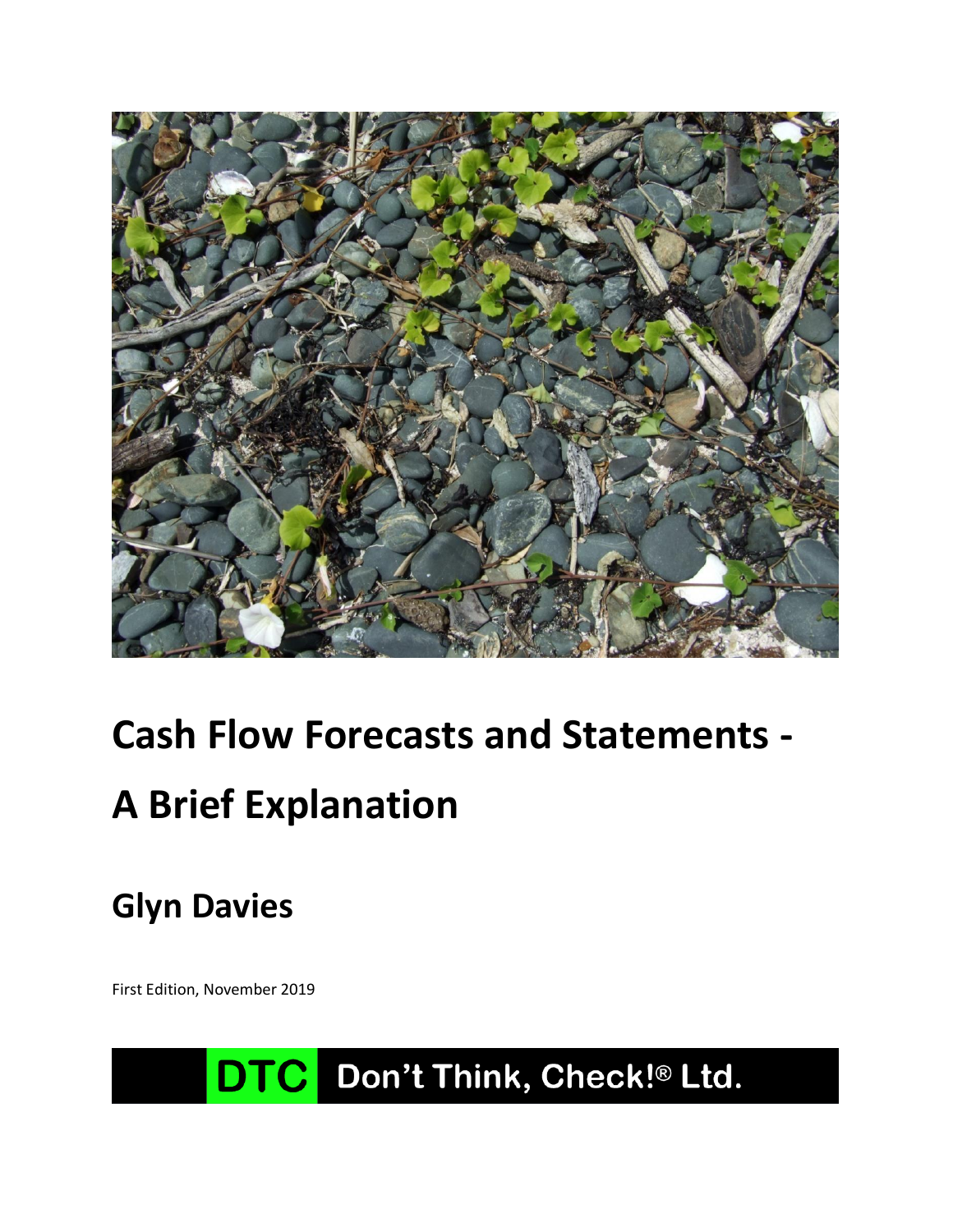## **Terms of Use**

Copyright © 2019 Glyn Davies. All rights reserved.

#### **Limit of Liability/Disclaimer of Warranty**

The publisher and author have used best efforts and intent to provide value by publishing this book, but they make no representations or warranties concerning the contents of this book regarding the accuracy or completeness or fitness for any purpose. The advice provided in this book may not be suitable for your situation. You should consult with professionals as appropriate. Contact the author if you need help. In using this book, you indemnify the publisher and author of all liabilities and or losses and or damages.

#### **Cover Photo**

*Making sense of it all*, Tiritiri Matangi, by Caroline Davies.

## **Resources**

For corrections, clarifications, and additional material, please use this  $\underline{\text{link}}^1$ .

Glyn Davies Business Resultant $\mathsf{T}^{\mathsf{M}}$ W: DontThinkCheck.co.nz

Powered by Don't Think, Check!® Limited.

<sup>1</sup><https://www.dontthinkcheck.co.nz/blog/cash-flow-forecasts-and-statements-a-brief-explanation-resources/>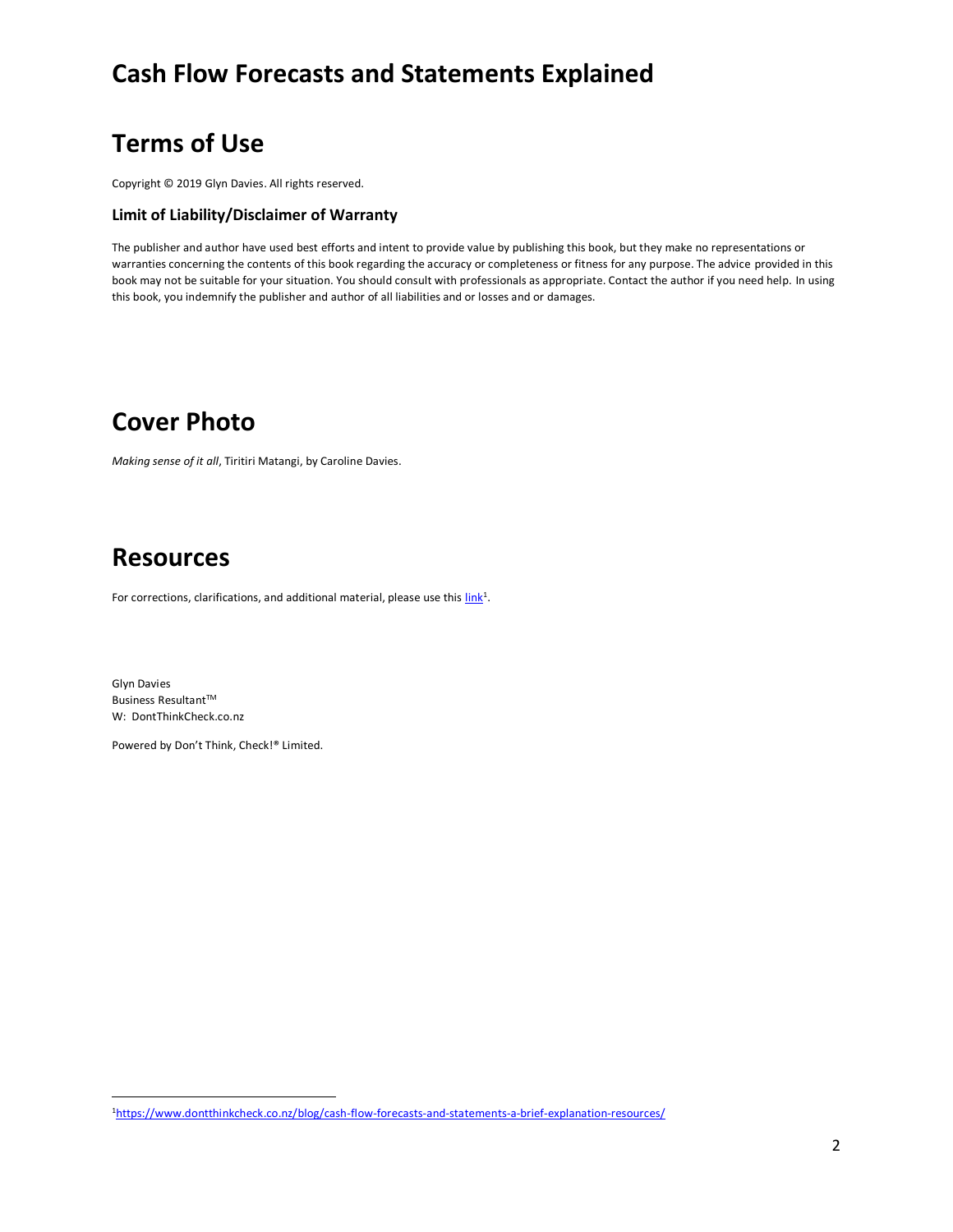## Contents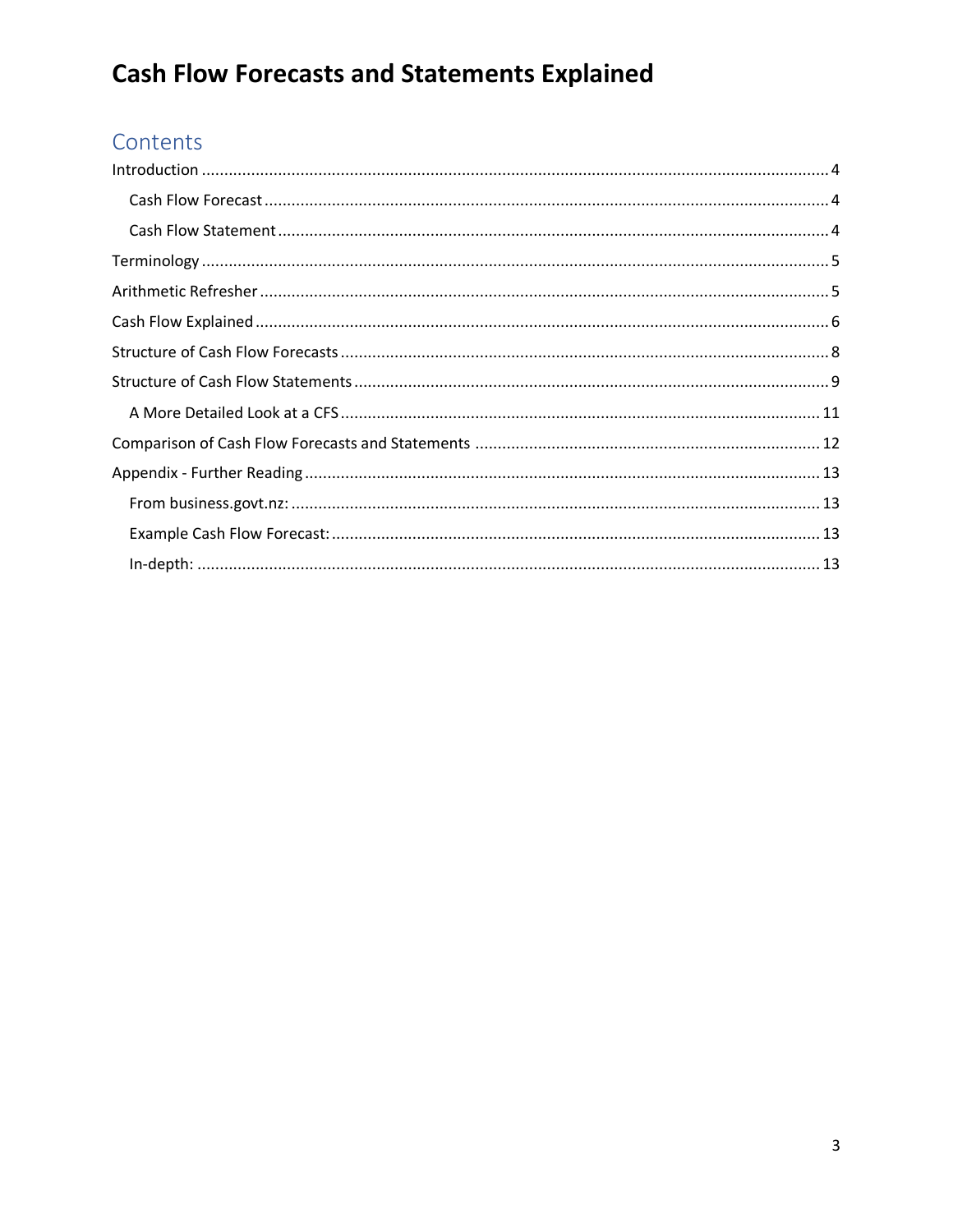#### <span id="page-3-0"></span>Introduction

#### <span id="page-3-1"></span>Cash Flow Forecast

A Cash Flow Forecast (CFF) is a forecast or projection of *future* cash performance over a period such as six or twelve months.

A CFF can help to answer the questions, "where will my money come from, where will it go, and how much, if any, will I have left?"

As a projection, a CFF is an estimate about how you think the future will unfold concerning cash flowing into and out of your business. The CFF can inform you of the likely timing and the amount of future cash flows; you use this information for budgeting. For instance, with a CFF, you might predict that you will run short of cash during the upcoming holiday period when revenue will be lower, but your overhead bills, such as rent and utilities, will still need to be paid. Armed with this foresight, you can then approach the bank for a loan before you run out of cash. As a forecast, banks and investors also use the CFF to assess how realistic your plans are and how viable your business is likely to be.

#### <span id="page-3-2"></span>Cash Flow Statement

A Cash Flow Statement (CFS) is similar to a CFF, except that a CFS is a summary of *past* cash performance.

A CFS can help to answer the questions, "where did my money come from, where did it go, and how much, if any, have I got left?"

A CFS wraps up or rolls up income and expenditures for a period into generalised aggregate categories, such as *cash flow from operations, investing, and financing*. Whereas a CFF typically has a column in a table or spreadsheet for every month of the period, a CFS only has one column for the entire period.

A CFS can be compared against the CFF previously created as a projection. They will never precisely agree, but it is informative to learn about any differences and what those differences mean. For instance, are your overheads higher or lower than initially estimated? If so, then why? Is your cash surplus accumulating at approximately the rate you anticipated? If not, then why not?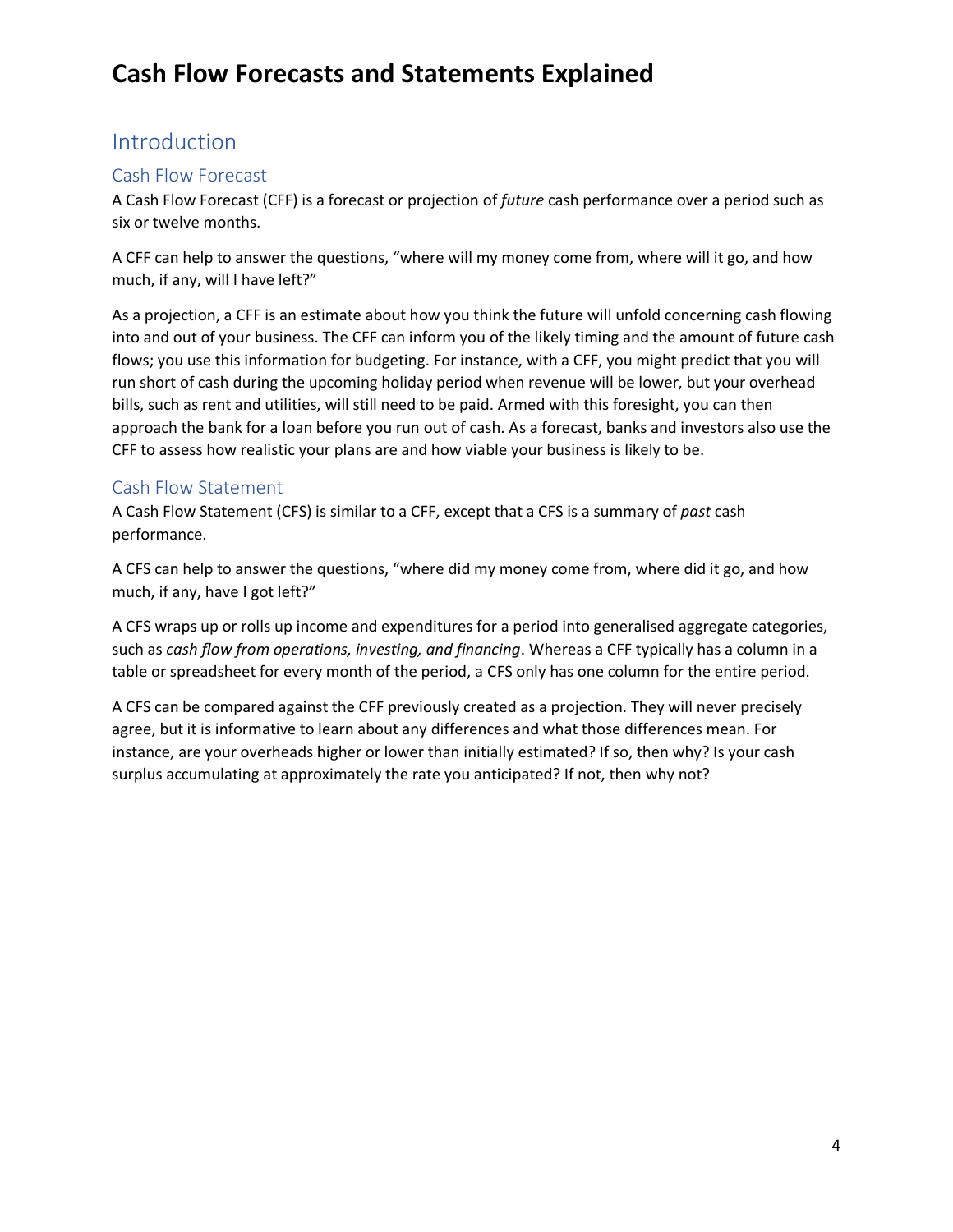#### <span id="page-4-0"></span>Terminology

A word about cash - it's not necessarily the folding stuff in your pocket or the shoebox under your bed or at the bank. It could be what Accountants call, *near-cash equivalents*, assets that can ordinarily be quickly exchanged for cash. Near-cash equivalents are investments that have original maturities of three months or less, at which point they are available as cash. For example, shares or short-term investments.

In looking at CFFs and CFSs, we begin to enter the world of Accountants and Bookkeepers, and as with all professions, they have their share of jargon.

Their seemingly impenetrable jargon is not, as some cynical people would say, to protect their profession - jargon naturally develops in all occupations as a shorthand for commonly understood facts, concepts, and results. Jargon saves time by not having to explain in full every time a concept needs to be mentioned. Jargon, when used correctly, is clear, succinct, and useful.

Entering the business world means that you have to understand and use business jargon; in this case, that of accountancy and bookkeeping. It's hard, but what will be even harder is not understanding the jargon or making up your own where you won't be understood. Accountancy terms are a part of the language of business. If you want to play in the field of business, you need to learn the vocabulary, the jargon, and the rules of the game.

#### <span id="page-4-1"></span>Arithmetic Refresher

About negative numbers:

When you add a negative number to another number, it's the same as subtraction. For example,  $5 + (-3) = 2$  is the same as  $5 - 3 = 2$ .

For example:

 $$450 = $300 + $200 + (-$100) + $50$ 

Is the same as:

 $$450 = $300 + $200 - $100 + $50$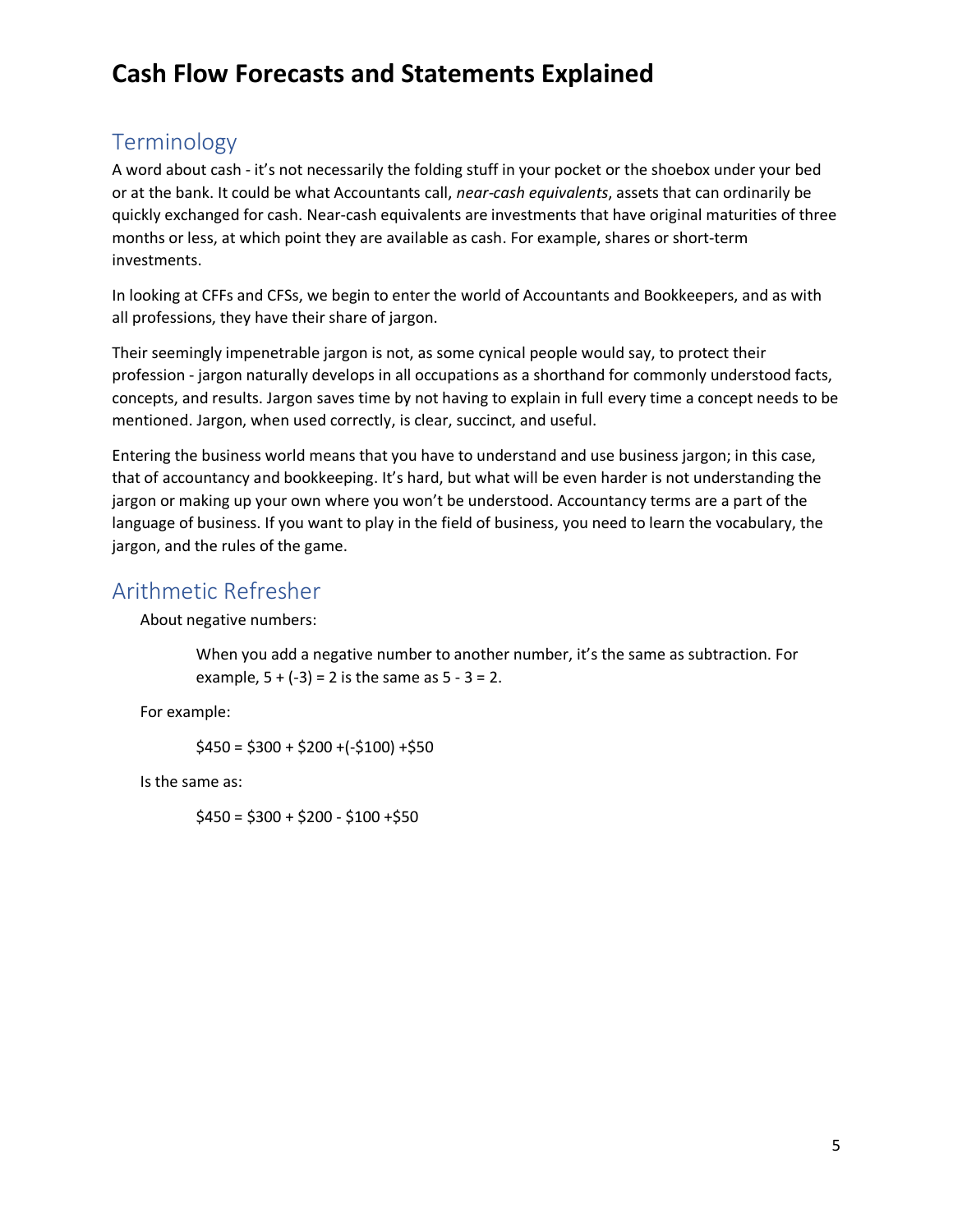#### <span id="page-5-0"></span>Cash Flow Explained

The formula for either Cash Flow Forecasts (CFF) or Cash Flow Statements (CFS) is the same:

Cash at the end of a period **equals the** Cash received during the period **less the** Cash spent during the period **plus the** Cash at the start of the period

Explanation of terms:

| <b>Terms</b>                    | <b>Description</b>                                                   |
|---------------------------------|----------------------------------------------------------------------|
| Cash at the end of a period     | This is the amount of cash, probably in the bank, that remains after |
| (Closing balance)               | the end of the period where cash performance is either being         |
|                                 | predicted (with a CFF) or analysed (with a CFS), say after a month   |
|                                 | or twelve months.                                                    |
| Cash received during the period | This is the cash received during the period, probably from selling   |
|                                 | things.                                                              |
| Cash spent during the period    | This is the cash spent during the period when paying your bills.     |
| Cash at the start of the period | This is the amount of cash, probably in the bank, at the beginning   |
| (Opening balance)               | of the period, say at the start of the month or the twelve months    |
|                                 | being examined.                                                      |

Using an Accountant's jargon, the above cash flow formula would be:

```
Closing balance = Cash received - Cash spent + Opening balance
```
Example:

Let's say that at the beginning of the month you have \$100 in the bank; this is your opening balance. During the month you sell some products for \$600, this will be your cash received, but you paid \$250 for raw materials and labour to make the products, this will be your cash spent. The result will be that your closing balance at the end of the month will be:

 $$450 = $600 - $250 + $100$ 

| Closing balance | \$450 |
|-----------------|-------|
| Cash received   | \$600 |
| Cash spent      | \$250 |
| Opening balance | \$100 |

You might have noticed the sleight of hand there; I went from a horizontal format to a vertical format for our equation. The reason for this is that it becomes increasingly difficult to write, read, and understand *the numbers* when we represent them in a single sentence wrapped over several lines, and it's something we will need to get used to as Accountants use the vertical format as well.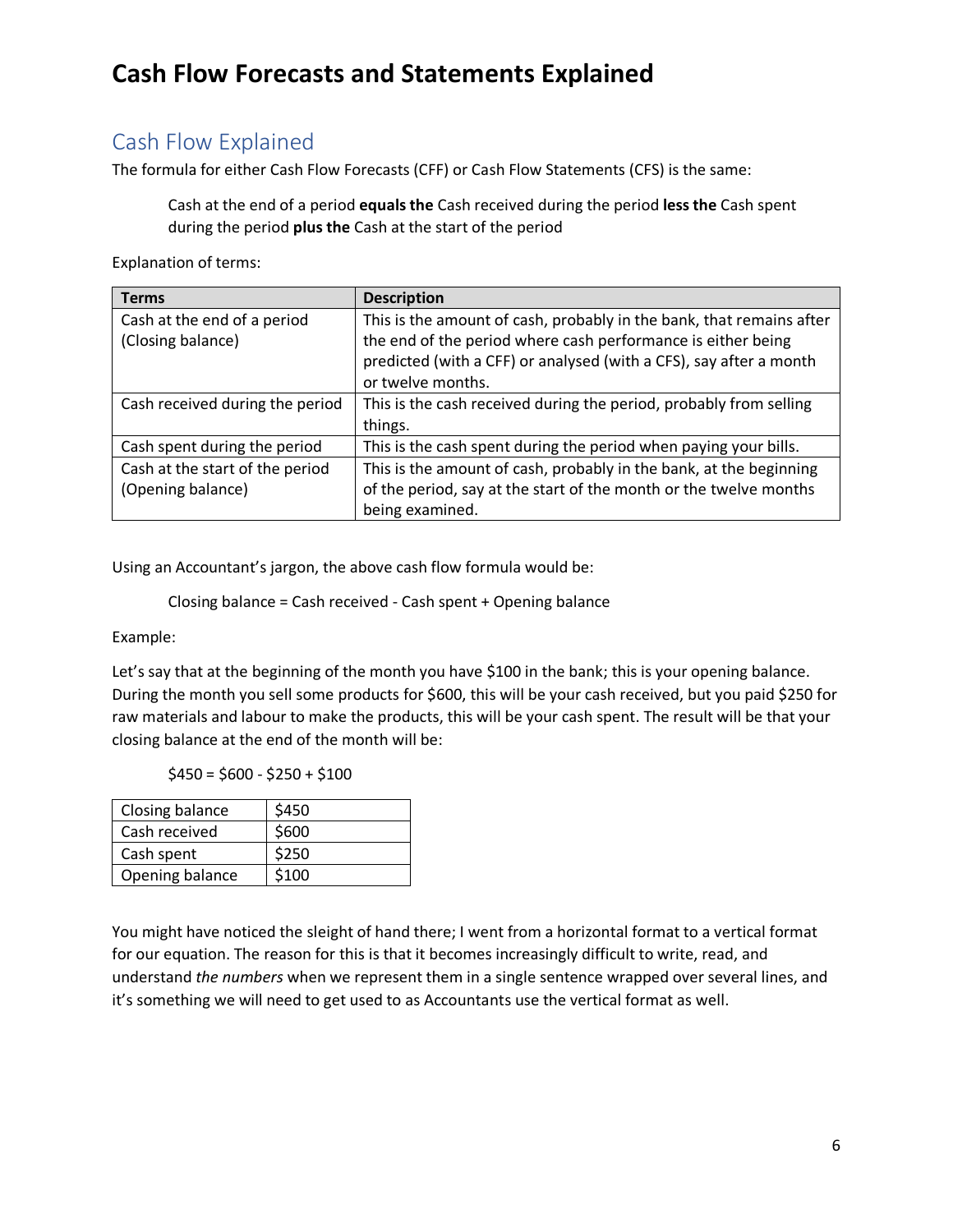But wait, there's more. Accountants rearrange the above table to something like the following. Also, because Accountants know to subtract *Cash spent* they may not explicitly indicate that the value is negative, say -\$250, as in our example.

| Cash received   | \$600 |
|-----------------|-------|
| Cash spent      | \$250 |
| Opening balance | \$100 |
| Closing balance | \$450 |

To make the table easier to read, we add a sub-total called *Net change in cash* as a partial calculation:

| Cash received      | \$600 |
|--------------------|-------|
| Cash spent         | \$250 |
| Net change in cash | \$350 |
|                    |       |
| Opening balance    | \$100 |
| Closing balance    | 5450  |

Net change in cash \$350 = \$600 - \$250

Closing balance  $$450 = $100 + $350$ 

Businesses may not simply be selling a single item or range of items such as fishing gear. Some businesses buy and sell products and services in an activity called operations, they may take our money as investments, and they may, in turn, make investments themselves, and they may seek finance for all their activities as well as repaying that finance.

CFSs recognise this generalised view of businesses and use categories such as those in the following table:

| Cash flow from operations | \$700   |
|---------------------------|---------|
| Cash flow from Investing  | \$150   |
| Cash flow from financing  | $-5100$ |
| Net change in cash        | \$750   |
|                           |         |
| Opening balance           | \$50    |
| Closing balance           |         |

Net change in cash \$750 = \$700 + \$150 - \$100

Closing balance \$800 = \$750 +\$50

But we're just getting started - business is a little more complicated than that.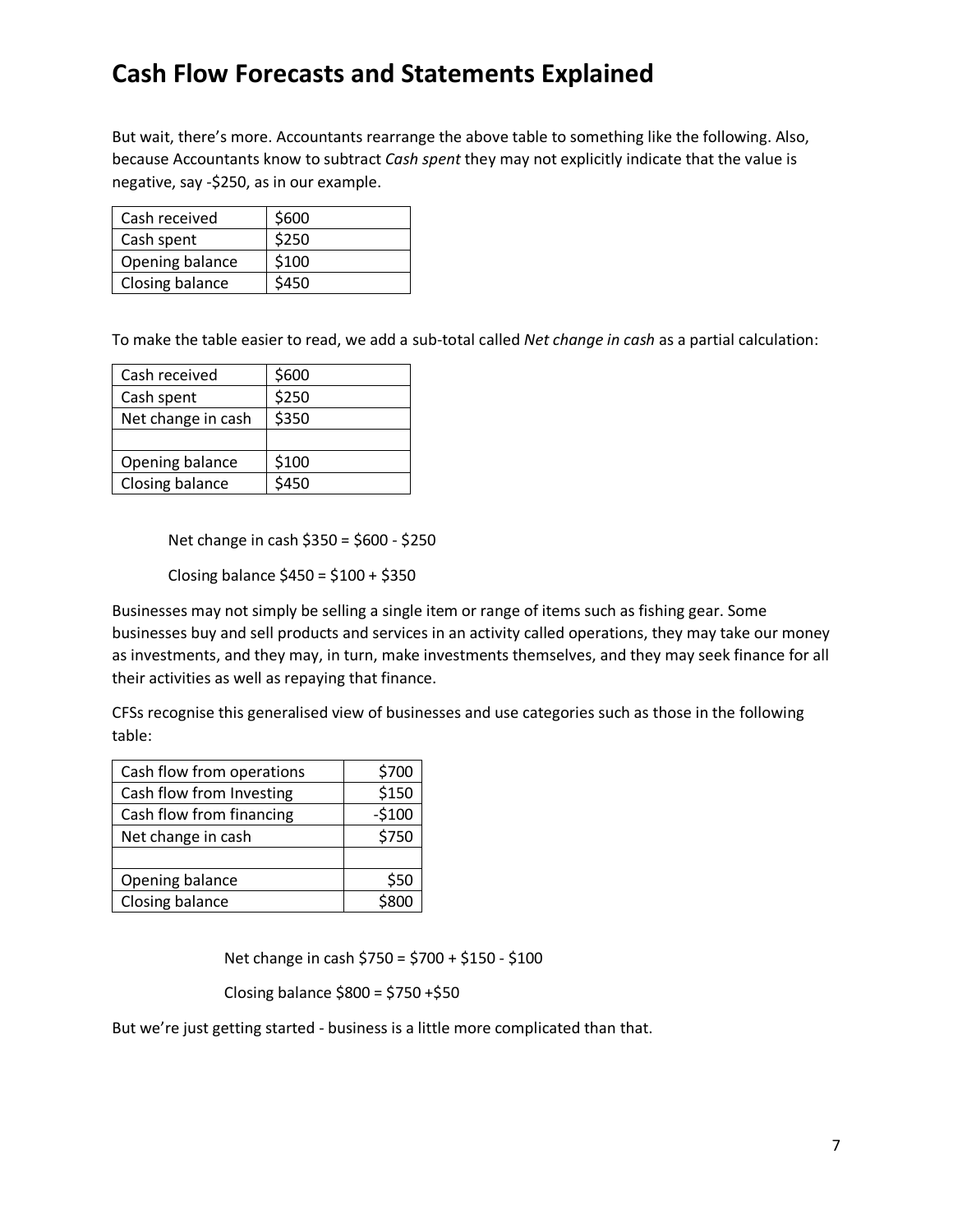#### <span id="page-7-0"></span>Structure of Cash Flow Forecasts

The following CFF follows the format of previous examples, but has more details:

| <b>Terminology</b>            | <b>Description</b>                                           |
|-------------------------------|--------------------------------------------------------------|
| Receipts                      | Cash received                                                |
| <b>Sales</b>                  |                                                              |
| Other revenue                 |                                                              |
| <b>Total Receipts</b>         |                                                              |
| Less Payments                 | Cash spent                                                   |
| Direct costs                  |                                                              |
| <b>Materials</b><br>$\bullet$ |                                                              |
| <b>Stock</b><br>$\bullet$     |                                                              |
| Packaging<br>$\bullet$        |                                                              |
| Other                         |                                                              |
| Overheads                     |                                                              |
| Accounting<br>$\bullet$       |                                                              |
| <b>Bank Fees</b>              |                                                              |
| Cleaning                      |                                                              |
| Insurance<br>$\bullet$        |                                                              |
|                               |                                                              |
| Power                         |                                                              |
| Rent<br>$\bullet$             |                                                              |
| Repairs and maintenance       |                                                              |
| Tax                           |                                                              |
| $\ddotsc$                     |                                                              |
| Other                         |                                                              |
| <b>Total Payments</b>         |                                                              |
| Net Cash Flow                 | Sum of the above (net change in cash).                       |
| Opening balance               | Initial opening balance, or closing balance of previous sub- |
|                               | period.                                                      |
| Closing balance               | Sum of the above.                                            |

For a complete template, please see thi[s NZTE Cash Flow Forecast.](https://www.nzte.govt.nz/-/media/NZTE/Downloads/Tools-and-templates/Export-Essentials-tools-and-templates/Cashflow-forecast.xls)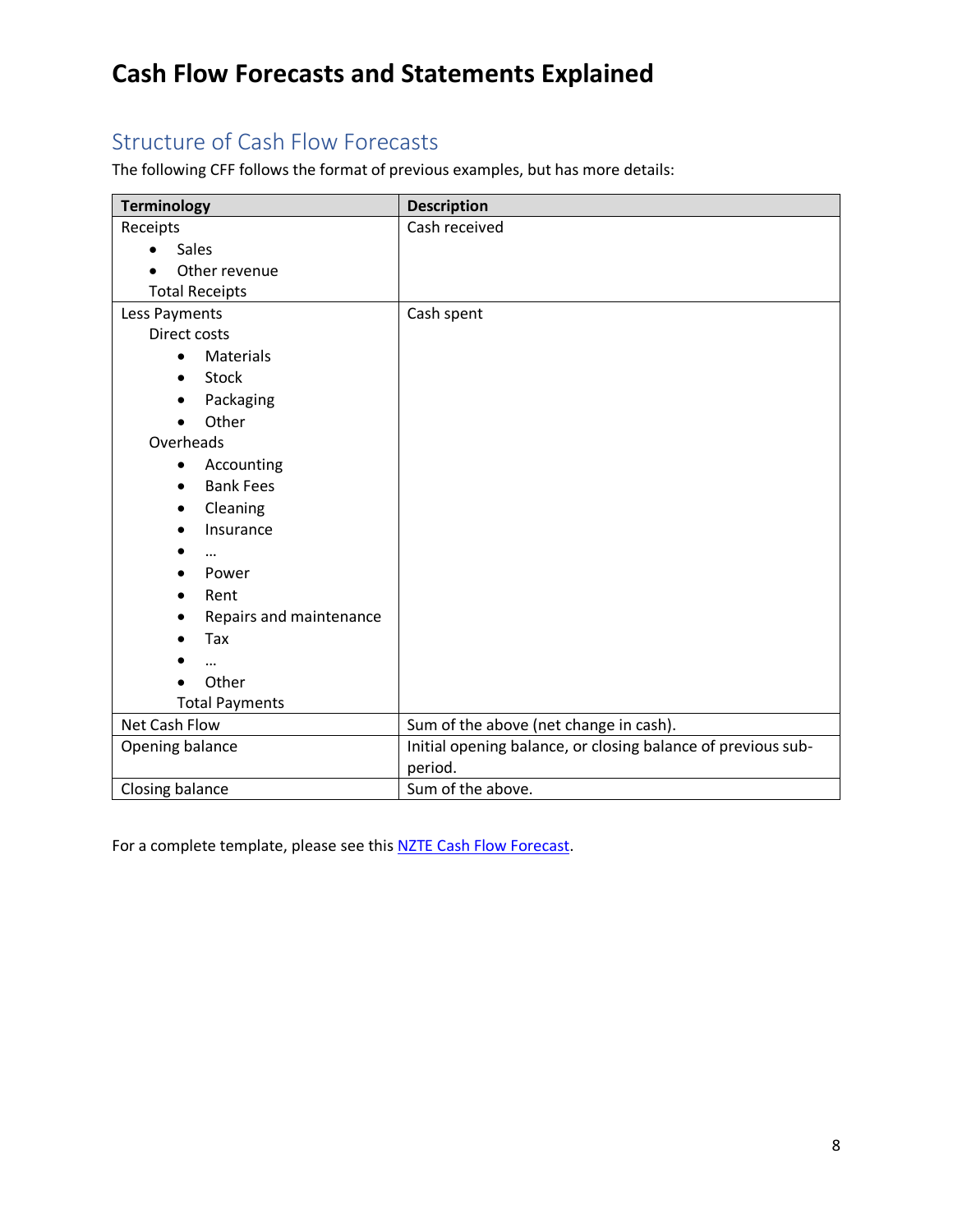## <span id="page-8-0"></span>Structure of Cash Flow Statements

The CFS presented below, follows the same outline as previously introduced, but unlike the CFF which is categorised by the direction of cash flow, the CFS is organised by the generalised categories of operations, investing, and financing, and ultimately, the aggregate totals of those specific categories.

| <b>Terminology</b>   | <b>Description</b>                                          |
|----------------------|-------------------------------------------------------------|
| Cash flow from       | Cash received or spent.                                     |
| operations           | Operations are activities your business performs with cash: |
|                      | Cash from customers.                                        |
|                      | Cash paid to suppliers.                                     |
|                      | Cash paid for operating expenses, for example, power, rent. |
|                      | Changes in inventory.<br>$\bullet$                          |
|                      | Changes in accounts receivable.                             |
|                      | Interest paid.                                              |
|                      | Tax paid.                                                   |
| Cash flow from       | Cash received or spent.                                     |
| investing            | These are cash flow activities when you buy and sell:       |
|                      | Shares.                                                     |
|                      | Land.                                                       |
|                      | Intellectual property.<br>$\bullet$                         |
|                      |                                                             |
|                      | In your case, these may be zero.                            |
| Cash flow from       | Cash received or spent.                                     |
| financing activities | These are cash flow activities from:                        |
|                      | Taking out a loan.                                          |
|                      | Cash you spend on paying dividends if any.<br>$\bullet$     |
|                      | Cash you spend on repaying a long-term loan.                |
| Net change in cash   | Sum of the above.                                           |
| Opening balance      | Initial opening balance.                                    |
| Closing balance      | Sum of the above.                                           |

In the above, if you look closely at the descriptions, you will realise that some cash flows are inflows (positive) into the business, and some are outflows (negative) out of the business.

Rewriting the earlier formula:

Closing balance = Cash received - Cash spent + Opening balance

becomes:

Closing balance = Cash flows from (Operations + Investing + Financing) + Opening balance

It's effectively the same formula, but it's using a different categorisation (and jargon) because in this form it is more useful for the more general cases.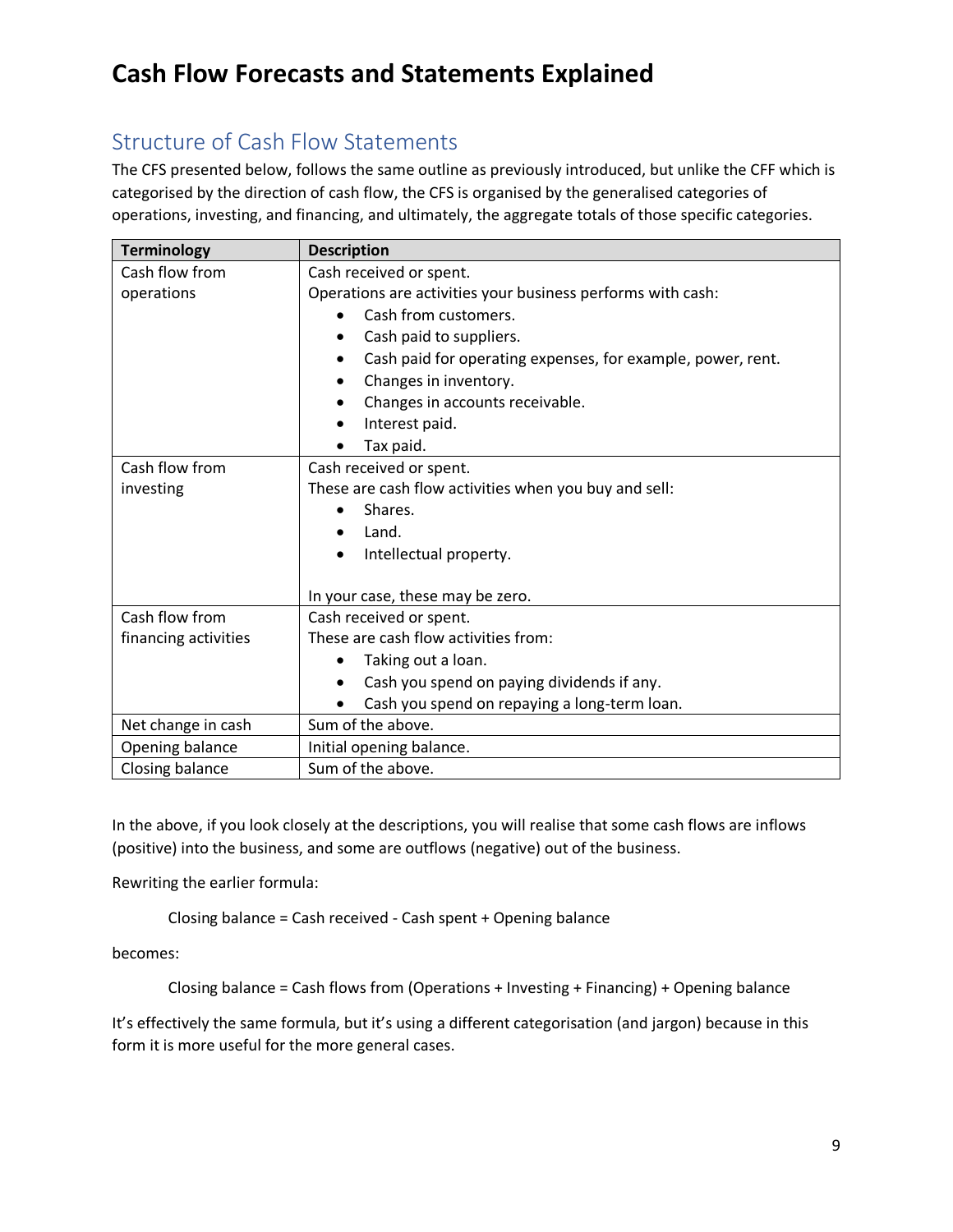Notes:

- Any of the three cash flows in the formula above can be positive, meaning that you have collected more cash than you have spent, or negative, meaning that you have spent more cash than you have received.
- In a table format such as this, the numbers are added, regardless of whether they are positive or negative. It is the sign (positive or negative) of a specific number which will determine whether the ultimate effect of addition is adding numbers together or subtracting one from another. See [Arithmetic](#page-4-1) Refresher on page [5](#page-4-1) above.
- One more thing about Accounting jargon, or really in this case conventions, Accountants typically represent negative numbers such as -\$100 like this (\$100) or (\$100); it's the same value, but a different way to represent it.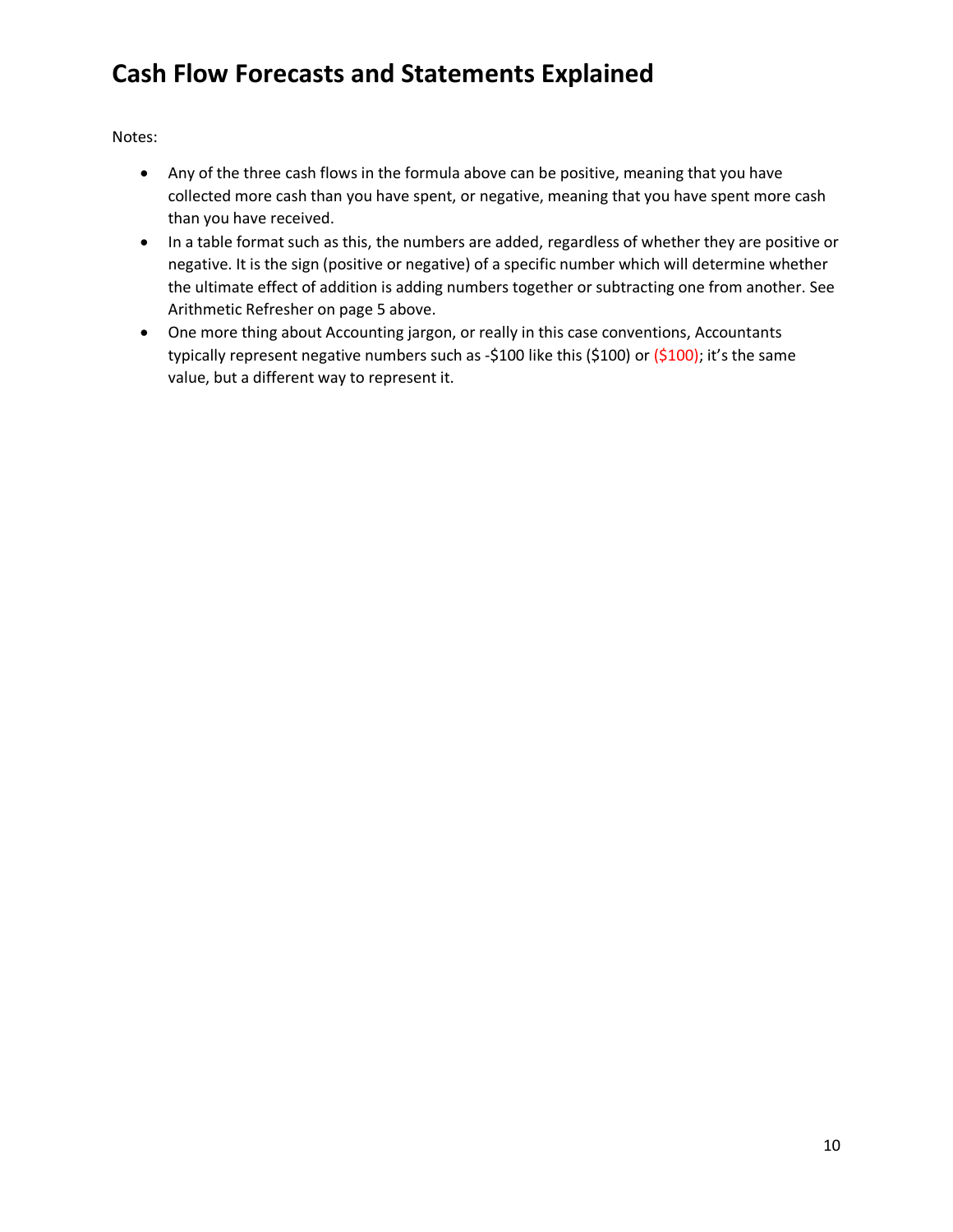#### <span id="page-10-0"></span>A More Detailed Look at a CFS

The simple example table above hides a large amount of information. The table below introduces you to more:

| <b>Cash flow from operations</b>       | Cash flows from business activities producing and selling   |  |
|----------------------------------------|-------------------------------------------------------------|--|
|                                        | goods and services.                                         |  |
| (+) Cash from customers                | Cash from selling things.                                   |  |
| (+) Other cash received (if any)       | Cash from other operating activities.                       |  |
| (-) Cash paid to suppliers             | Inventory, insurance, advertising,                          |  |
| (-) Cash paid to employees             | Wages and salaries.                                         |  |
| (-) Cash paid for operating expenses   | Rent, power,                                                |  |
| (-) Interest paid                      | Interest paid on loans.                                     |  |
| (-) Tax paid                           |                                                             |  |
| Net cash from operations               | Sum of the above operations cash flows                      |  |
|                                        |                                                             |  |
| <b>Cash flow from investing</b>        | Cash flows from the buying and selling of non-current,      |  |
|                                        | also known as long-term assets. Includes the purchase       |  |
|                                        | and sale of stock, bonds, securities, equipment, buildings, |  |
|                                        | and land, as well as lending money and receiving loan       |  |
|                                        | payments.                                                   |  |
| (+) Sale of long-term assets           |                                                             |  |
| (+) Sale of land                       |                                                             |  |
| (-) Purchase of long-term assets       |                                                             |  |
| Net cash flow from investing           | Sum of the above investing cash flows                       |  |
|                                        |                                                             |  |
| <b>Cash flow from financing</b>        | Cash flows from borrowing or repaying money, issuing        |  |
|                                        | stock, paying dividends, and withdrawals and                |  |
|                                        | distributions.                                              |  |
| (+) Cash from loans                    | Money borrowed from any source.                             |  |
| (-) Repayment of loans                 | All forms of loans.                                         |  |
| (-) Payment of dividends/distributions | Payments to owners and partners.                            |  |
| (+) Cash from issuing stock            | Cash from selling shares in the business.                   |  |
| (+) Owner/partner cash injection       | Cash contributions.                                         |  |
| Net cash flow from financing           | Sum of the above financing cash flows                       |  |
|                                        |                                                             |  |
| Net change in cash                     | Sum of cash flows Operations + Investing + Financing        |  |
|                                        |                                                             |  |
| <b>Opening balance</b>                 | Cash on hand at the start of the period                     |  |
|                                        |                                                             |  |
| <b>Closing balance</b>                 | Net change in cash + Opening balance                        |  |

Please also look at this **example CFS** from business.govt.nz.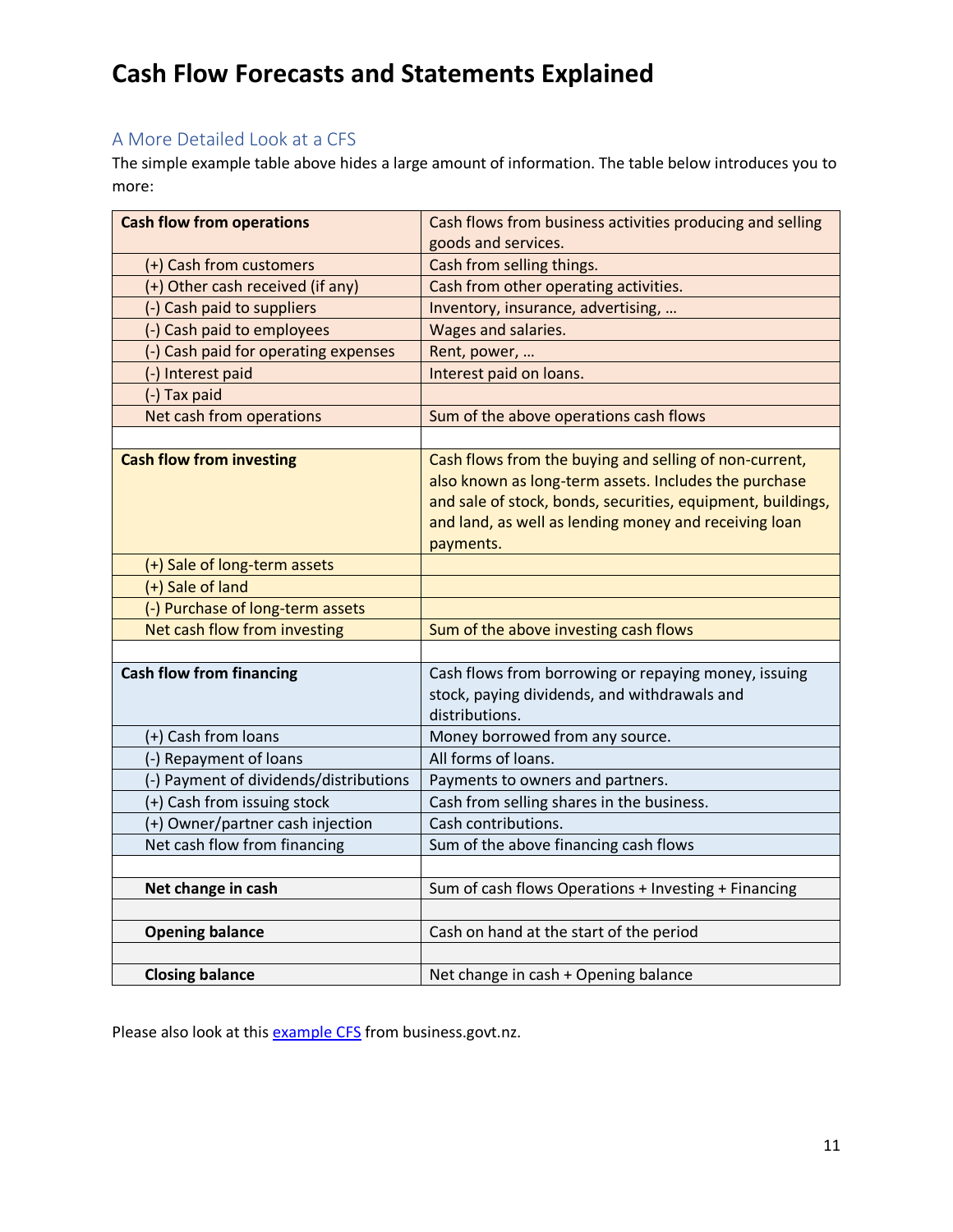## <span id="page-11-0"></span>Comparison of Cash Flow Forecasts and Statements

The table below is provided to compare CFFs and CFSs. Please note that because of the differences in categorisations, with CFFs categorised by the direction of cash flow, and CFSs organised by the generalised categories of operations, investing, and financing, the comparisons are not *black or white*, there are some overlaps.

| <b>Cash Flow Forecast (CFF)</b>                                                                              | <b>Cash Flow Statement (CFS)</b>    | <b>Description</b>                                                                                                                                                                                                                                                                   |
|--------------------------------------------------------------------------------------------------------------|-------------------------------------|--------------------------------------------------------------------------------------------------------------------------------------------------------------------------------------------------------------------------------------------------------------------------------------|
| Receipts - sales<br>Direct costs<br>Overhead costs                                                           | Cash flow from operations           | Operations are activities your<br>business performs with cash:<br>Cash from customers.<br>Cash paid to suppliers.<br>Cash paid for operating<br>expenses, for example,<br>power, rent.<br>Changes in inventory.<br>Changes in accounts<br>receivable.<br>Interest paid.<br>Tax paid. |
| Payments - other (assets bought)<br>Receipts - other (assets sold)                                           | Cash flow from investing            | These are cash flow activities when<br>you buy and sell:<br>Shares.<br>Land.<br>Intellectual property.<br>In your case, these may be zero.                                                                                                                                           |
| Initial opening balance - loan<br>Receipts - receive loans<br>Payments - repay loans<br>Payments - dividends | Cash flow from financing activities | These are cash flow activities from:<br>Taking out a loan.<br>Cash you spend on paying<br>dividends if any.<br>Cash you spend on repaying<br>a long-term loan.                                                                                                                       |
| Net change in cash                                                                                           | Net change in cash                  | Sum of above cash flows Operations<br>+ Investing + Financing                                                                                                                                                                                                                        |
| Opening balance                                                                                              | Opening balance                     | Cash on hand at the start of the<br>period                                                                                                                                                                                                                                           |
| Closing balance                                                                                              | Closing balance                     | Net change in cash + Opening<br>balance                                                                                                                                                                                                                                              |